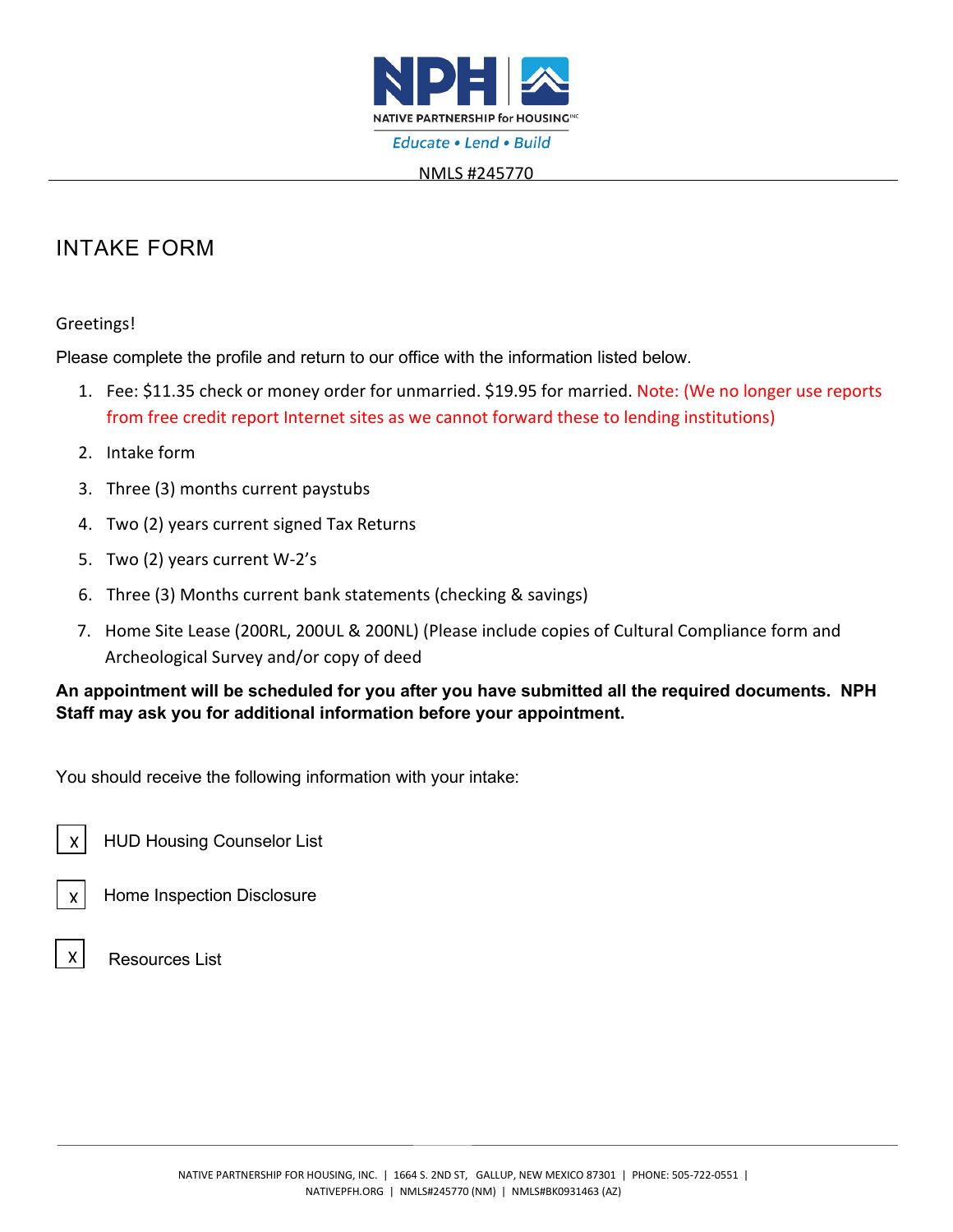

#### NMLS #245770

## INTAKE FORM

| Applicant's Full Name                       |                    | Co-Applicant's Full Name                                                                                                                        |                    |
|---------------------------------------------|--------------------|-------------------------------------------------------------------------------------------------------------------------------------------------|--------------------|
| Date of Birth                               | SS Number          | Date of Birth                                                                                                                                   | SS Number          |
| <b>Email Address</b>                        |                    | <b>Email Address</b>                                                                                                                            |                    |
|                                             |                    |                                                                                                                                                 |                    |
| Every 2 Weeks: _______                      |                    | ________________Hourly: ________Weekly: ________Monthly ________________________Hourly: ________Weekly: ______Monthly<br>Every 2 Weeks: _______ |                    |
| Home Phone #                                | Work Phone #       | Home Phone #                                                                                                                                    | Work Phone #       |
| Cell #                                      |                    | Cell #                                                                                                                                          |                    |
| Marital Status: Unmarried Married Separated |                    | Marital Status: Unmarried Married Separated                                                                                                     |                    |
| Number of dependents                        | Ages of dependents | Number of dependents                                                                                                                            | Ages of dependents |
|                                             | Veteran? Branch:   | Veteran? Branch:                                                                                                                                |                    |

*By signing below, I certify that the above information is correct to the best of my knowledge. I authorize Native Partnership for Housing, Inc. (NPH) to pull my credit report and verify other credit information. I will furnish any information requested of me to complete my Home Mortgage process as needed.* 

*Applicant's Signature Date Co-Applicant's Signature Date*

*Homebuyer Education is a requirement to participate in NPH's program. All information provided will remain confidential –This information is to be used by NPH or its assignees in determining whether you qualify as a prospective mortgagor under its program. It will not be disclosed outside the agency except as required and permitted by law. You do not have to provide this information but if you do not, your application for approval as a prospective mortgagor or borrower may be delayed or rejected.*

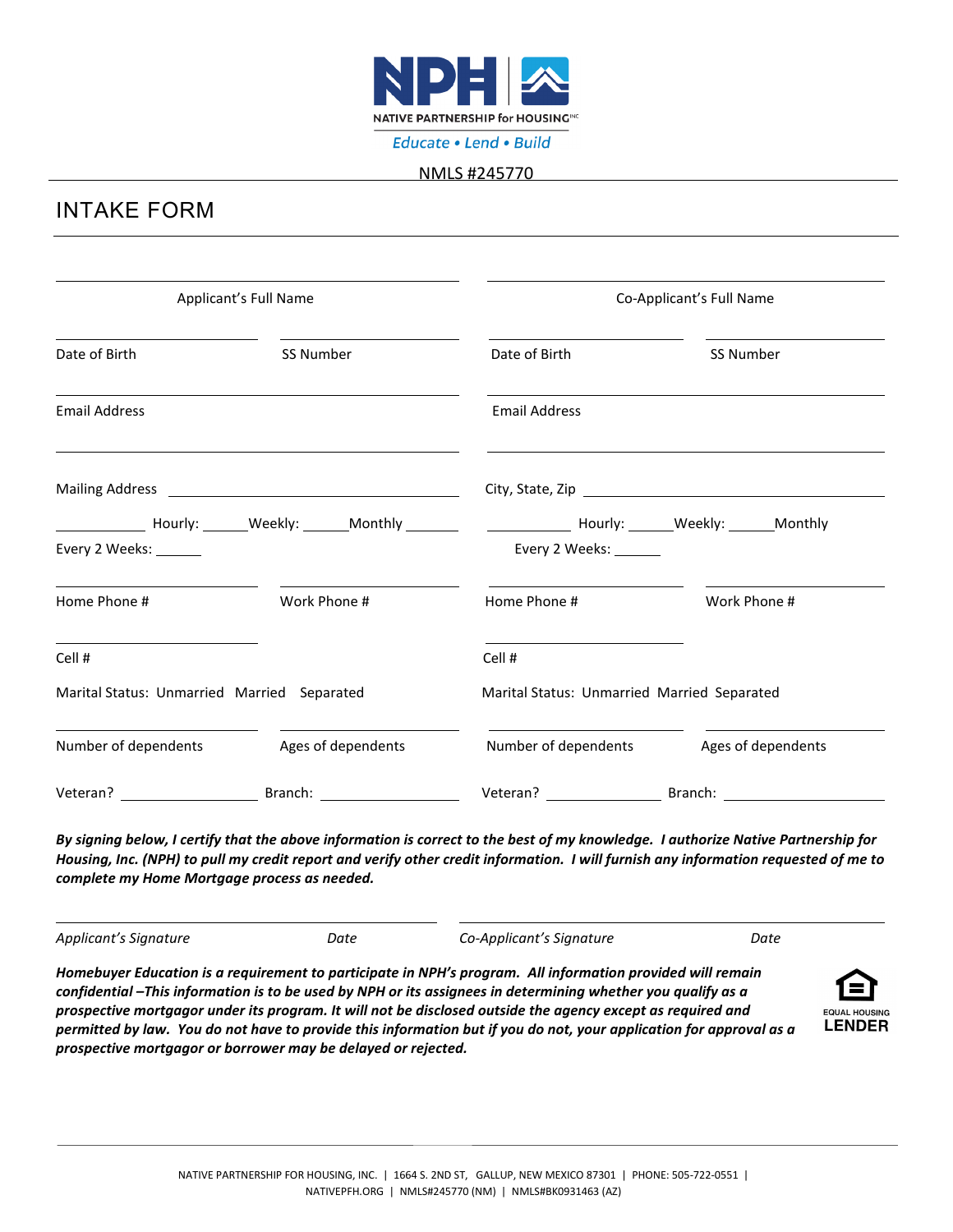

Educate . Lend . Build

#### NMLS #245770

#### **EMPLOYMENT:**

| Applicant:                                                                                                                                       |                                              |
|--------------------------------------------------------------------------------------------------------------------------------------------------|----------------------------------------------|
| <b>Employer Name:</b><br><u> 1989 - Johann Stoff, amerikansk politiker (d. 1989)</u>                                                             | Full Time: ____________Part Time: __________ |
| <b>Employer Address:</b><br><u> Alexandria de la contrada de la contrada de la contrada de la contrada de la contrada de la contrada de la c</u> |                                              |
| Title:                                                                                                                                           | <u>Hire Date: ________________________</u>   |
| Phone Number:                                                                                                                                    |                                              |
|                                                                                                                                                  |                                              |
| Co-Applicant:                                                                                                                                    |                                              |
| <b>Employer Name:</b>                                                                                                                            | Full Time: Part Time:                        |
| <b>Employer Address:</b><br><u> 1989 - Andrea Stadt Britain, amerikan bestean ing disebut bestean ing disebut bestean ing disebut bestean in</u> |                                              |
| Title:                                                                                                                                           |                                              |
| <b>Phone Number:</b>                                                                                                                             |                                              |

#### *If employed for LESS THAN TWO years or have a secondary employer, continue listing employers on a separate sheet of paper.*

How did you hear about NPH?

#### **EDUCATION:** *(circle one)*

| Borrower:                 | Co-Borrower:              |
|---------------------------|---------------------------|
| High School or equivalent | High School or equivalent |
| Two-Year College          | Two-Year College          |
| <b>Bachelor's Degree</b>  | <b>Bachelor's Degree</b>  |
| Graduate Degree           | Graduate Degree           |

### **CURRENT HOUSING ARRANGEMENT**

| Rent: $\frac{1}{2}$<br>Landlord:                                                                                                                                                                                                                      | Address:                         |                                       |
|-------------------------------------------------------------------------------------------------------------------------------------------------------------------------------------------------------------------------------------------------------|----------------------------------|---------------------------------------|
| Phone Number:<br><u>and the contract of the contract of the contract of the contract of the contract of the contract of the contract of the contract of the contract of the contract of the contract of the contract of the contract of the contr</u> | Years at this address:           |                                       |
| Homeowner with a mortgage                                                                                                                                                                                                                             | Homeowner with mortgage paid off | Pays no Rent - living with family     |
|                                                                                                                                                                                                                                                       |                                  | <b>EQUAL HOUSING</b><br><b>LENDER</b> |